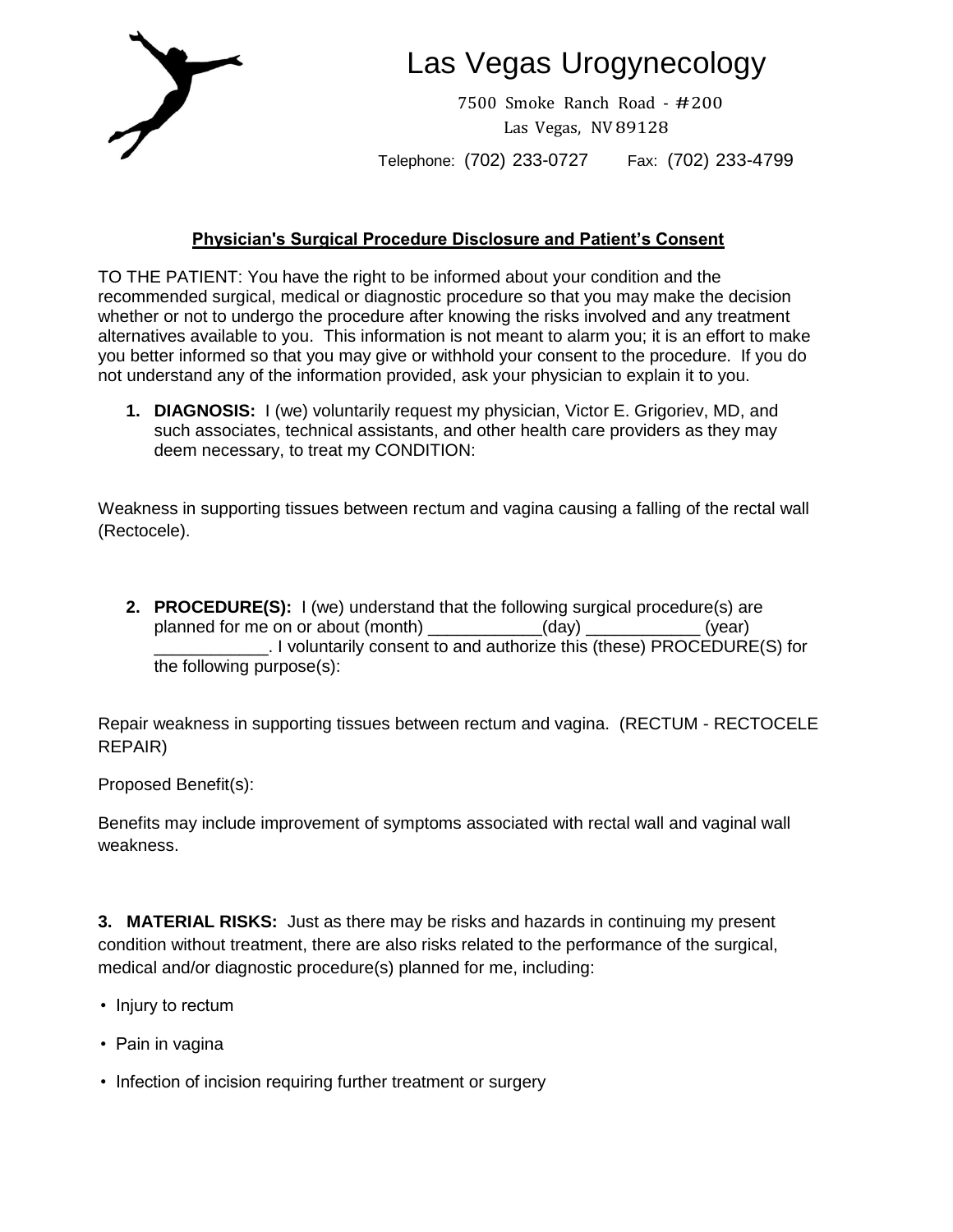- Difficulty emptying bladder requiring catheterization
- Difficulty in having bowel movements (constipation)
- Anesthetic or cardiovascular problems during or after surgery
- Significant blood loss, possibly requiring transfusions
- Pain in area of surgery

Additional material risks of surgical, medical and/or diagnostic procedure(s) include: death, cardiac arrest, brain damage, disfiguring scar, paralysis or partial paralysis, loss or loss of function a limb or organ, blood clots in veins or lungs, severe loss of blood, allergic reaction and infection.

**4. ALTERNATIVES TO PROCEDURE:** The following practical alternatives to this procedure have been discussed with me:

Placement of vaginal pessary; observation

**5. LIKELY OUTCOME IF NO TREATMENT:** I have been informed of the likely outcome if no treatment is provided, as follows:

Continued symptoms associated with rectal wall weakness, including pain and difficulty with bowel movements.

**6. ANESTHESIA:** I (we) understand that anesthesia involves additional risks, but I (we) request the use of an anesthetic for the relief and protection from pain during the planned and additional procedure(s), if any. I (we) realize the anesthesia may have to be changed without explanation to me (us).

I (we) understand that certain complications may result from the administration of anesthesia. Common side affects include, but are not limited to: nausea, vomiting, pain where injection is given, injury to blood vessels. Although rare, unexpected severe complications with anesthesia can occur, and include the possibility of infection, bleeding, drug reactions, blood clots, loss of sensation, loss of limb function, paralysis, stroke, brain damage, heart attack or death. Other risks and hazards which may result from the use of general anesthetics range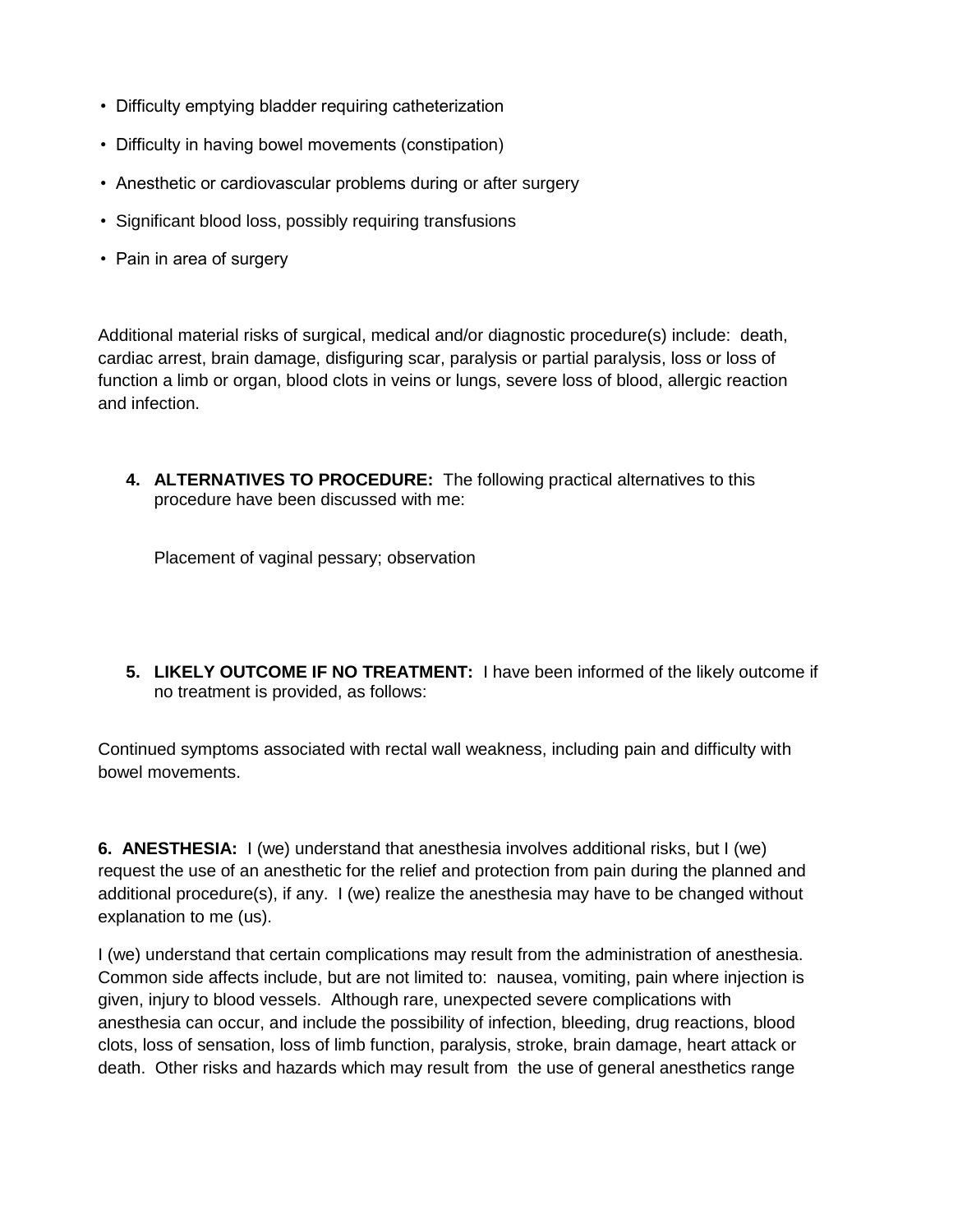from minor discomfort or injury to the vocal cords, mouth, teeth or eyes, to pneumonia. I (we) understand other risks and hazards resulting from spinal or epidural anesthetics include headaches, backaches, persistent weakness, numbness and chronic pain. I (we) understand other risks and hazards resulting from a major/minor nerve block include weakness, persistent numbness and residual pain. I (we) understand other risks and hazards resulting from moderate sedation/analgesia, also called conscious sedation, include retrograde amnesia (inability to remember the procedure), depressed blood pressure and depressed breathing rate.

\_\_\_\_\_\_\_\_\_\_\_\_\_\_\_\_\_\_\_\_\_\_\_\_\_\_\_\_\_\_\_\_\_\_\_\_\_\_\_\_\_\_\_\_\_\_\_\_\_\_\_\_\_\_\_\_\_\_\_\_\_\_\_\_\_\_\_\_\_\_\_\_\_\_\_

Additional anesthesia information supplied to the patient:

[ ] Anesthesia is to be administered by or under the direction of an Anesthesiologist

\_\_\_\_\_\_\_\_\_\_\_\_\_\_\_\_\_\_\_\_\_\_\_\_\_\_\_\_\_\_\_\_\_\_\_\_\_\_\_\_\_\_\_\_\_\_\_\_\_\_\_\_\_\_\_\_\_\_\_\_\_\_\_\_\_

OR

[ ] Anesthesia is to be administered by \_\_\_\_\_\_\_\_\_\_\_\_\_\_\_\_\_\_\_\_\_\_\_\_\_\_\_\_\_\_\_\_\_\_\_

**7. TREATMENT LIMITATIONS:** I impose no specific limitations or prohibitions regarding treatment other than those that follow:

[If none, so state.]

**8. DISPOSAL OF TISSUE:** I (we) authorize the disposal of any surgically removed tissue or parts resulting from the procedure according to accustomed practice.

\_\_\_\_\_\_\_\_\_\_\_\_\_\_\_\_\_\_\_\_\_\_\_\_\_\_\_\_\_\_\_\_\_\_\_\_\_\_\_\_\_\_\_\_\_\_\_\_\_\_\_\_\_\_\_\_\_\_\_\_\_\_\_\_\_\_\_\_\_\_\_\_\_\_\_ \_\_\_\_\_\_\_\_\_\_\_\_\_\_\_\_\_\_\_\_\_\_\_\_\_\_\_\_\_\_\_\_\_\_\_\_\_\_\_\_\_\_\_\_\_\_\_\_\_\_\_\_\_\_\_\_\_\_\_\_\_\_\_\_\_\_\_\_\_\_\_\_\_\_\_

\_\_\_\_\_\_\_\_\_\_\_\_\_\_\_\_\_\_\_\_\_\_\_\_\_\_\_\_\_\_\_\_\_\_\_\_\_\_\_\_\_\_\_\_\_\_\_\_\_\_\_\_\_\_\_\_\_\_\_\_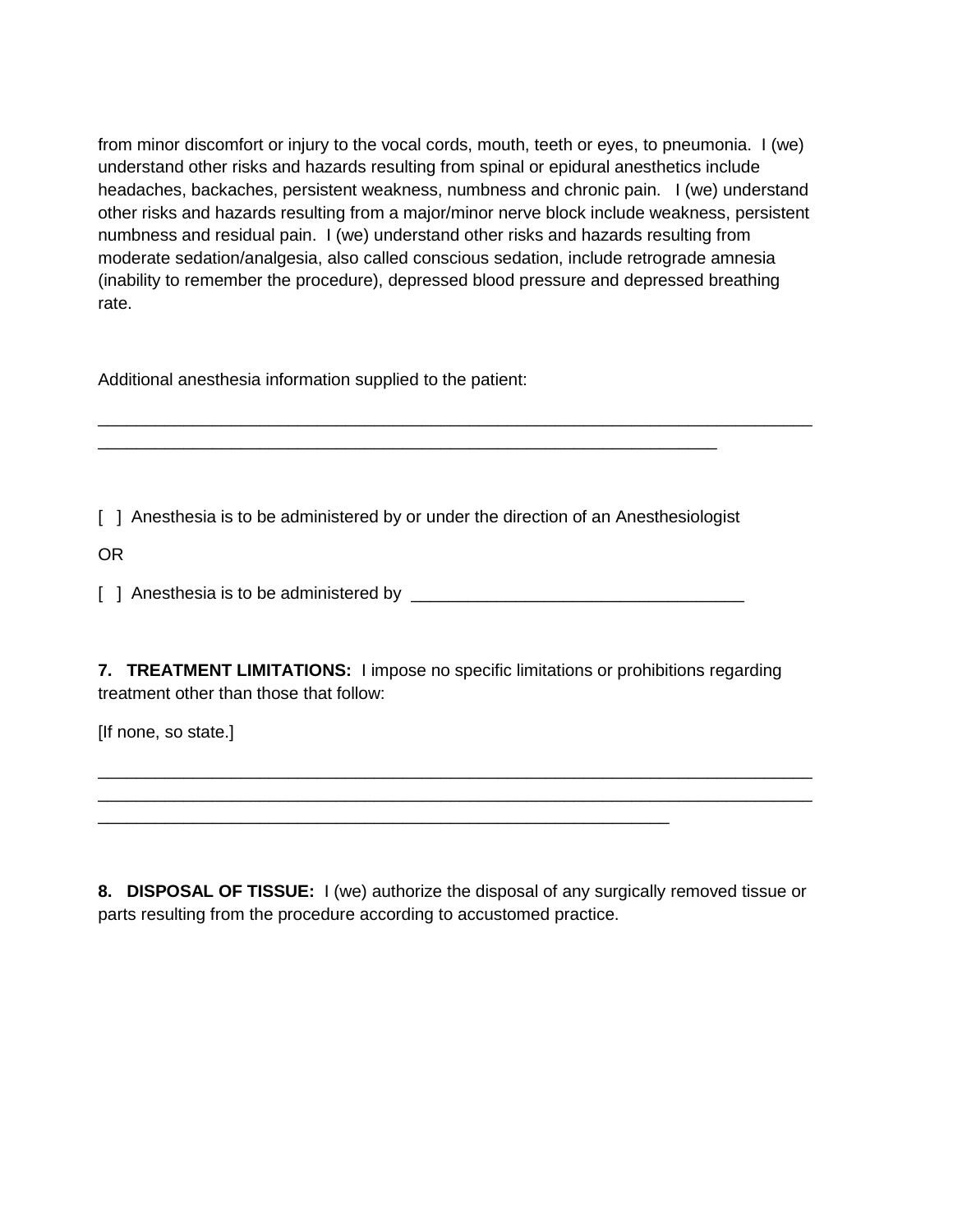**9. BLOOD PRODUCTS:** I (we) understand that if blood products are required, their use may improve my overall condition or save my life. I (we) understand that certain complications may result from the use of blood products. The more common risks include (but are not limited to) infection/irritation where the needle is placed, fever, chills, and skin rashes. Other rare but more serious complications may occur, such as allergic reactions, shock, or death. I also know there is a very small risk of infection, including the risk of hepatitis (<1 in 200,000) and/or HIV/AIDS (<1 in 2 million).

[ ] I (we), consent to the use/administration/transfusion of blood products as deemed necessary.

[ ] I (we), do not consent to the use/administration/transfusion of blood products as deemed necessary.

**10. CONSENT TO TREATMENT OF UNFORESEEN CONDITIONS:** I (we) understand that my physician may encounter or discover other or different conditions which require additional or different procedures than those planned. I (we) authorize my physician, and associated technical assistants, and other health care providers to perform such other procedures which are advisable in their professional judgment.

**11. OUTCOME:** I (we) understand that the practice of medicine is not an exact science, and that no warranty or guarantee has been made to me as to result or cure.

**12. CONSENT TO TRAINING PARTICIPATION:** This facility may have an educational role in the training of paramedical personnel.

## **Admittance of students and/or technical representatives**

[ ] I (we) consent to the admittance of students and/or technical representatives for the purpose of advancing medical education and/or product usage.

[ ] I (we) do not consent to the admittance of students and/or technical representatives for the purpose of advancing medical education and/or product usage.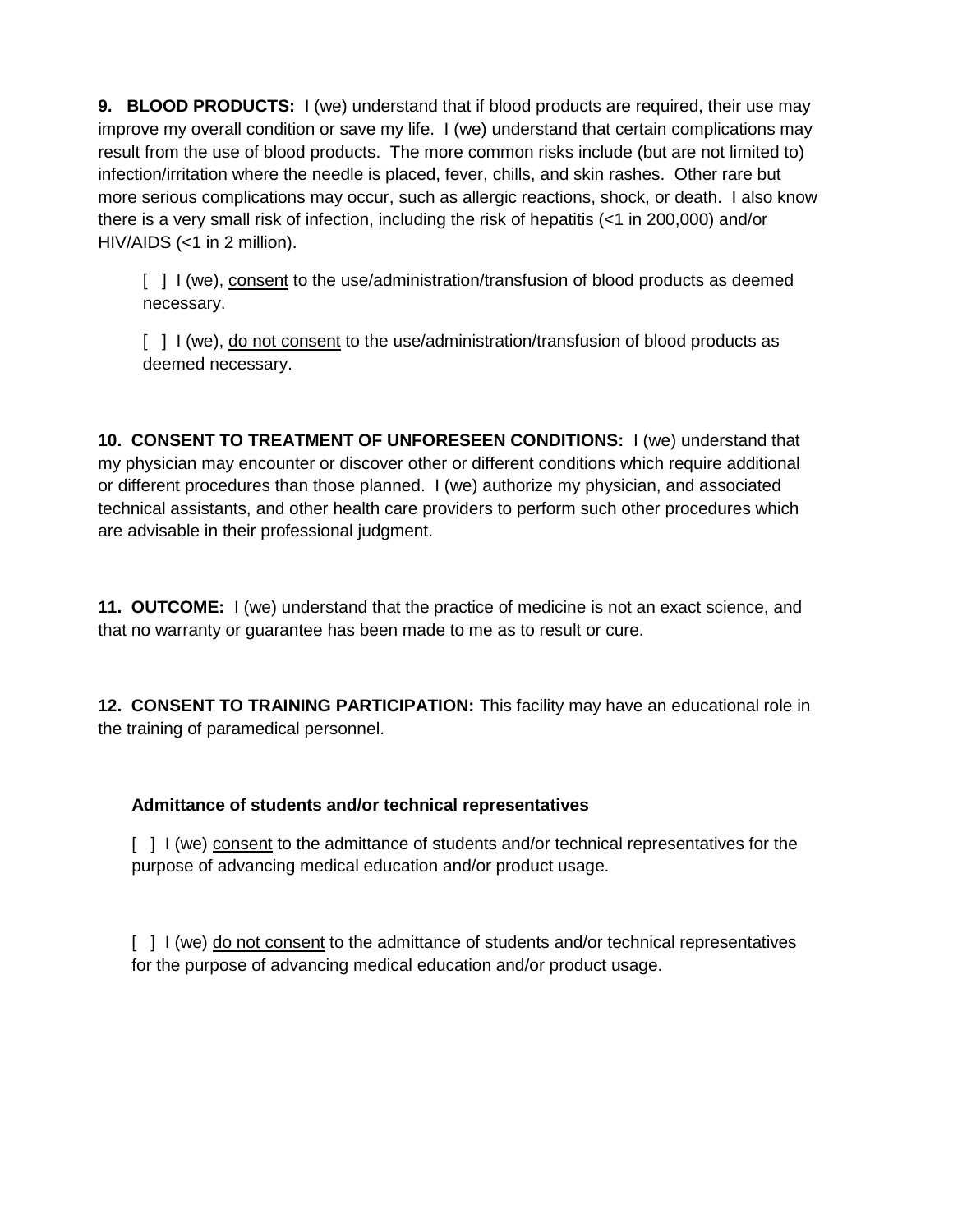### **Participation of students and/or technical representatives**

[ ] I (we) consent to the participation of students and/or technical representatives for the purpose of advancing medical education and/or product usage.

[ ] I (we) do not consent to the participation of students and/or technical representatives for the purpose of advancing medical education and/or product usage.

**13. PHOTOGRAPHY:** I (we) agree that still or video photography, audio recordings, or medical data may be taken during these treatments/procedures. These may be placed in my permanent medical record. I agree that these images, recordings, or data may be used for education, training, or performance improvement programs as long as no information that could identify me is used.

**14. MEDICAL DEVICES:** I (we) accept that during the treatments/procedures, the doctor or dentist may need to place a medical device in my body. If a medical device is implanted in my body, personal information (such as my name, social security number, and medical information) will be given to the maker of the device for quality control purposes.